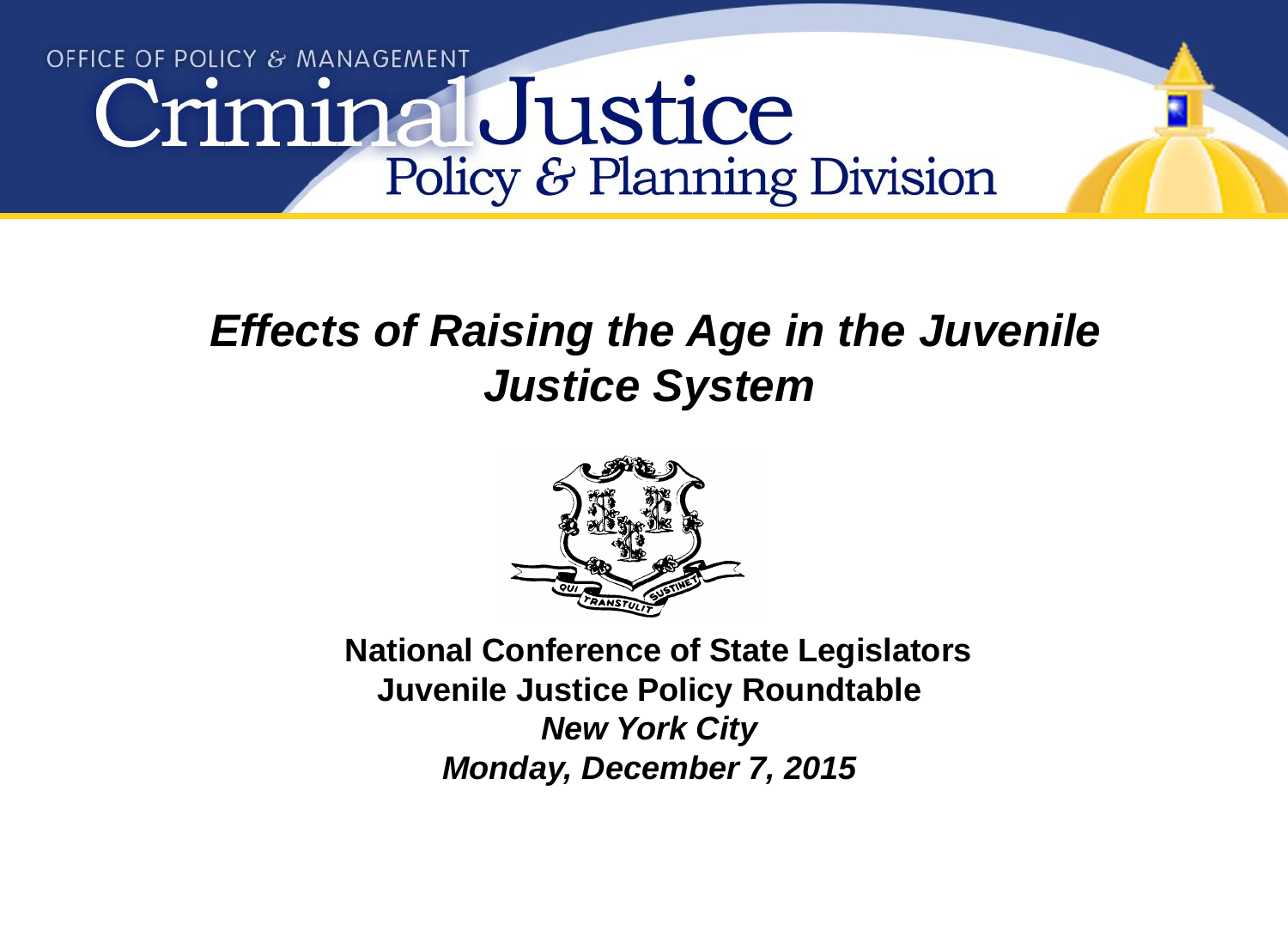## **Arrests by age – 2008 through 2014**



- **Statewide arrests (adult and juvenile) by age in 2008**
- **Source: Crime in Connecticut, annual reports by the CT State Police**
- **Most 15-year olds arrested in 2008 were born in 1993**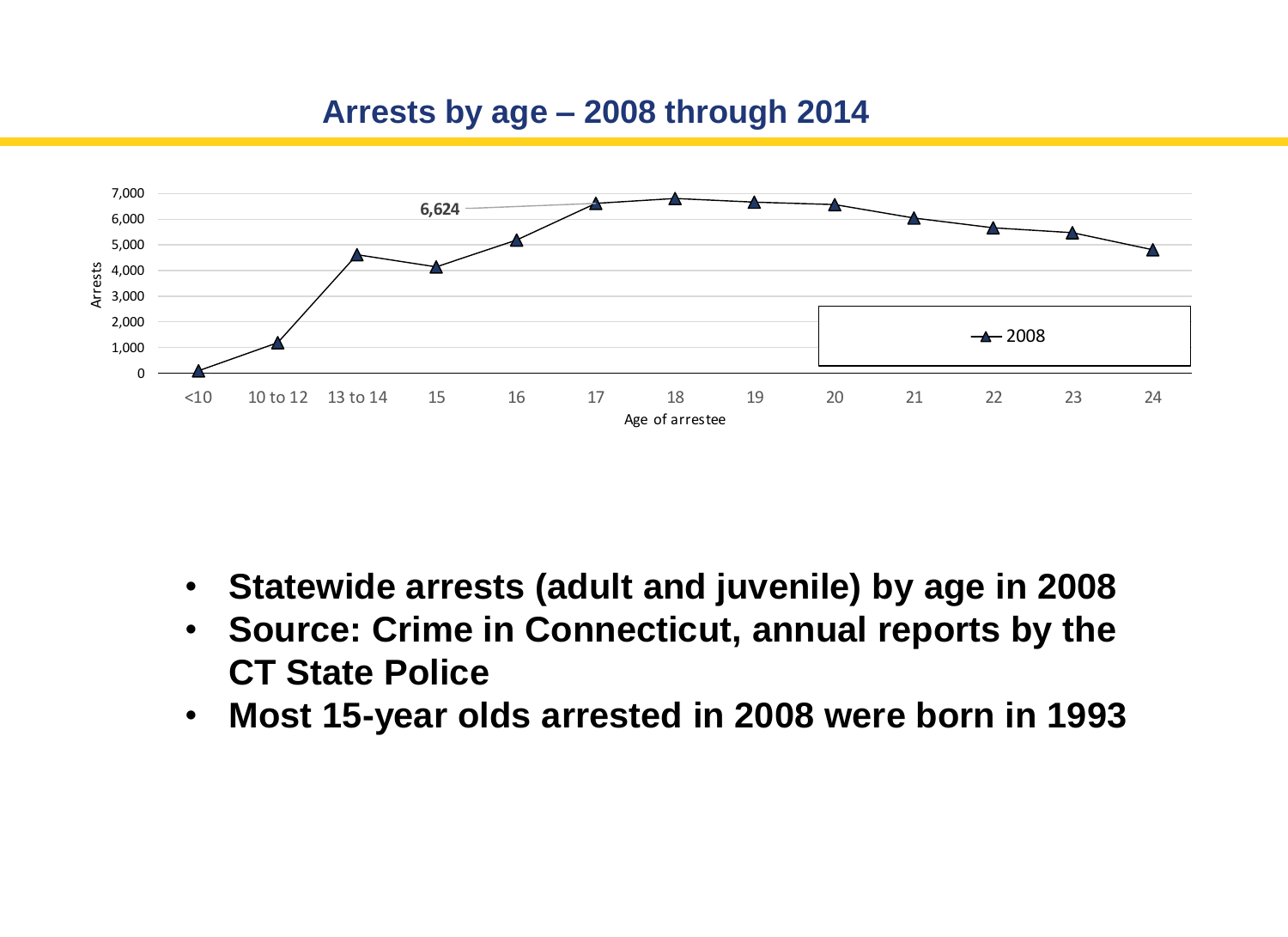

• **In 2009, arrests among youth under 18 were down significantly**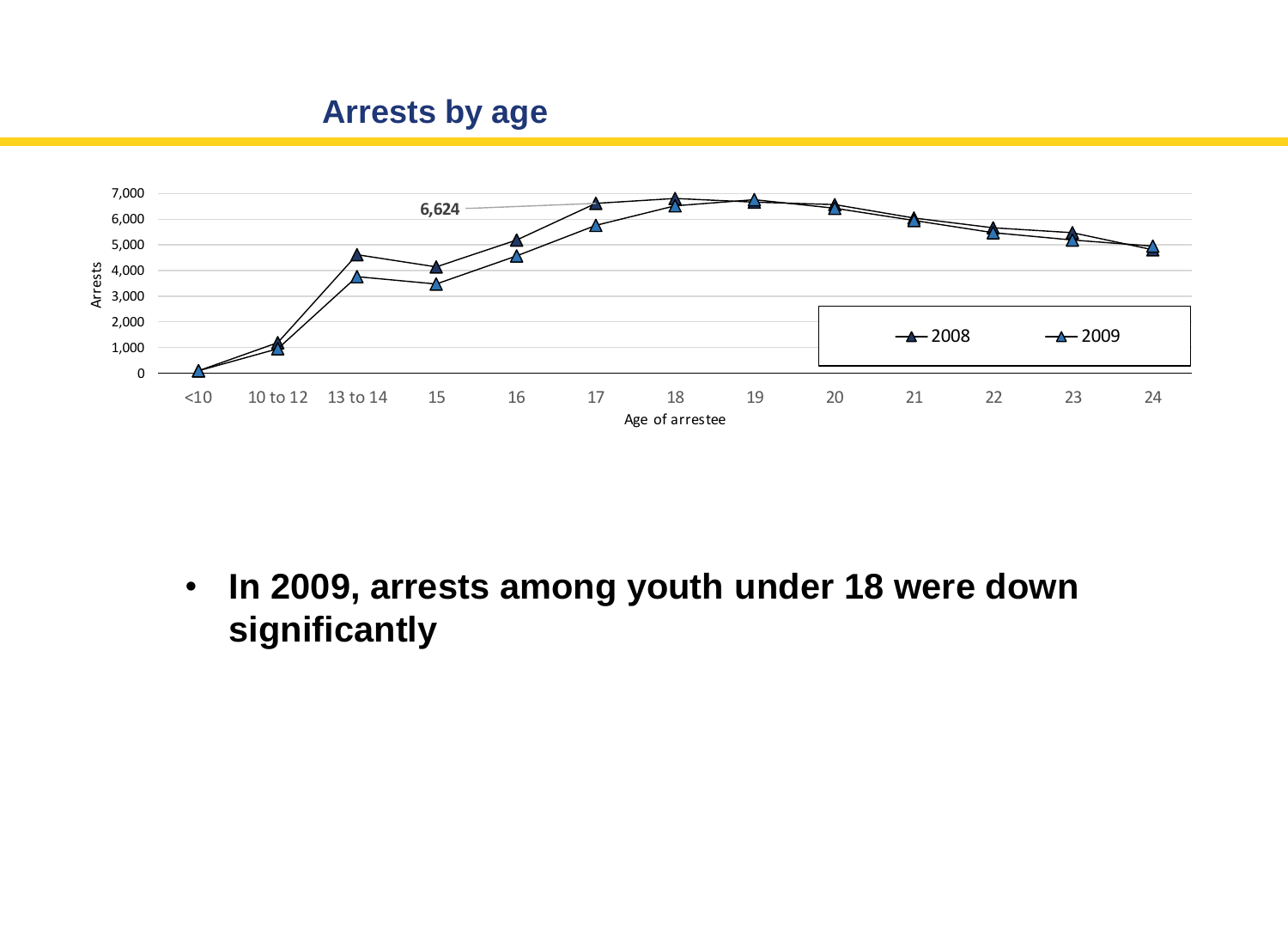

• **In 2010, arrests kept declining particularly among 16-, 17- and 18-years olds.**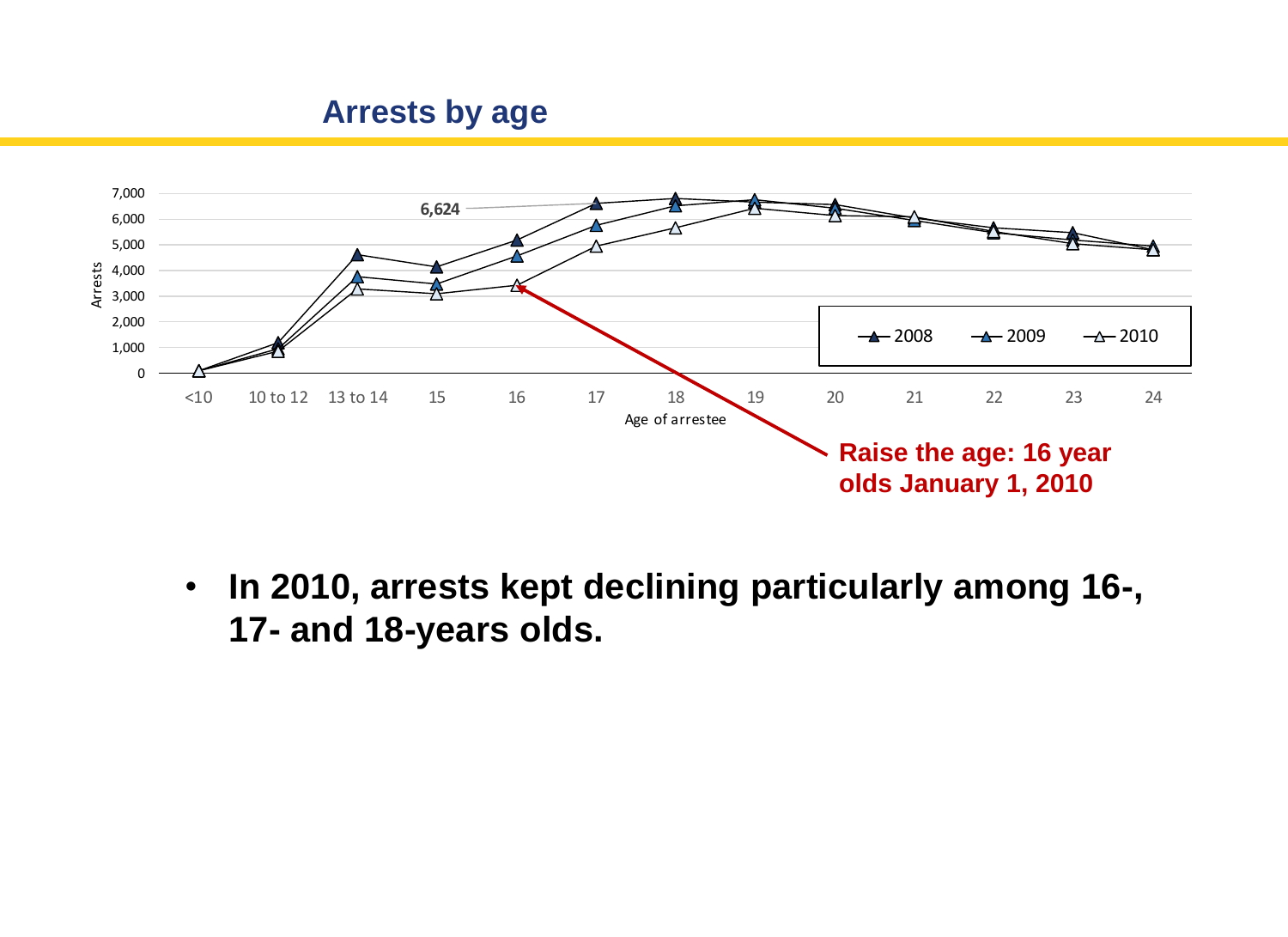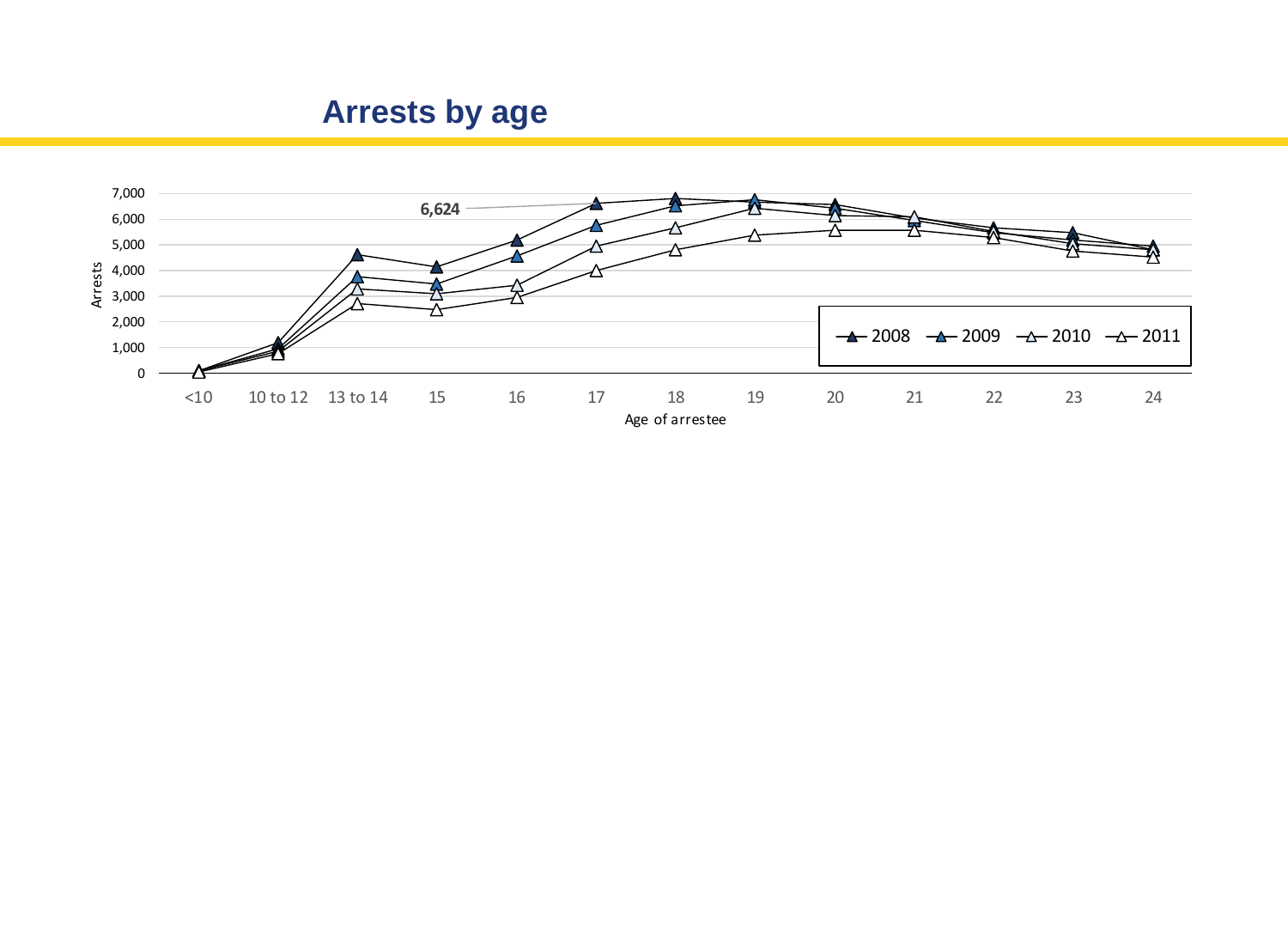

• **By 2012, arrests among youth aged 18-, 19- and 20 year old were down significantly**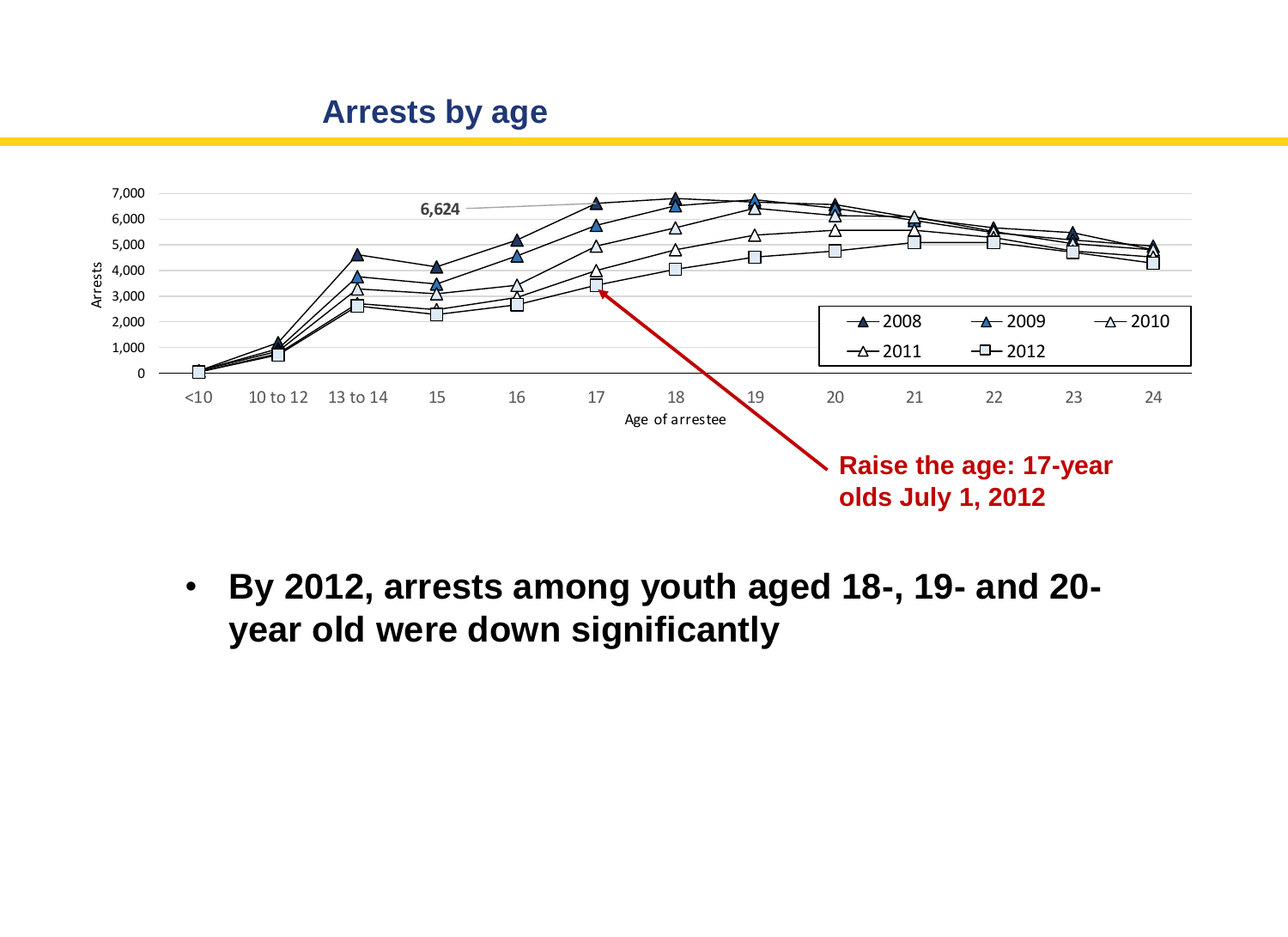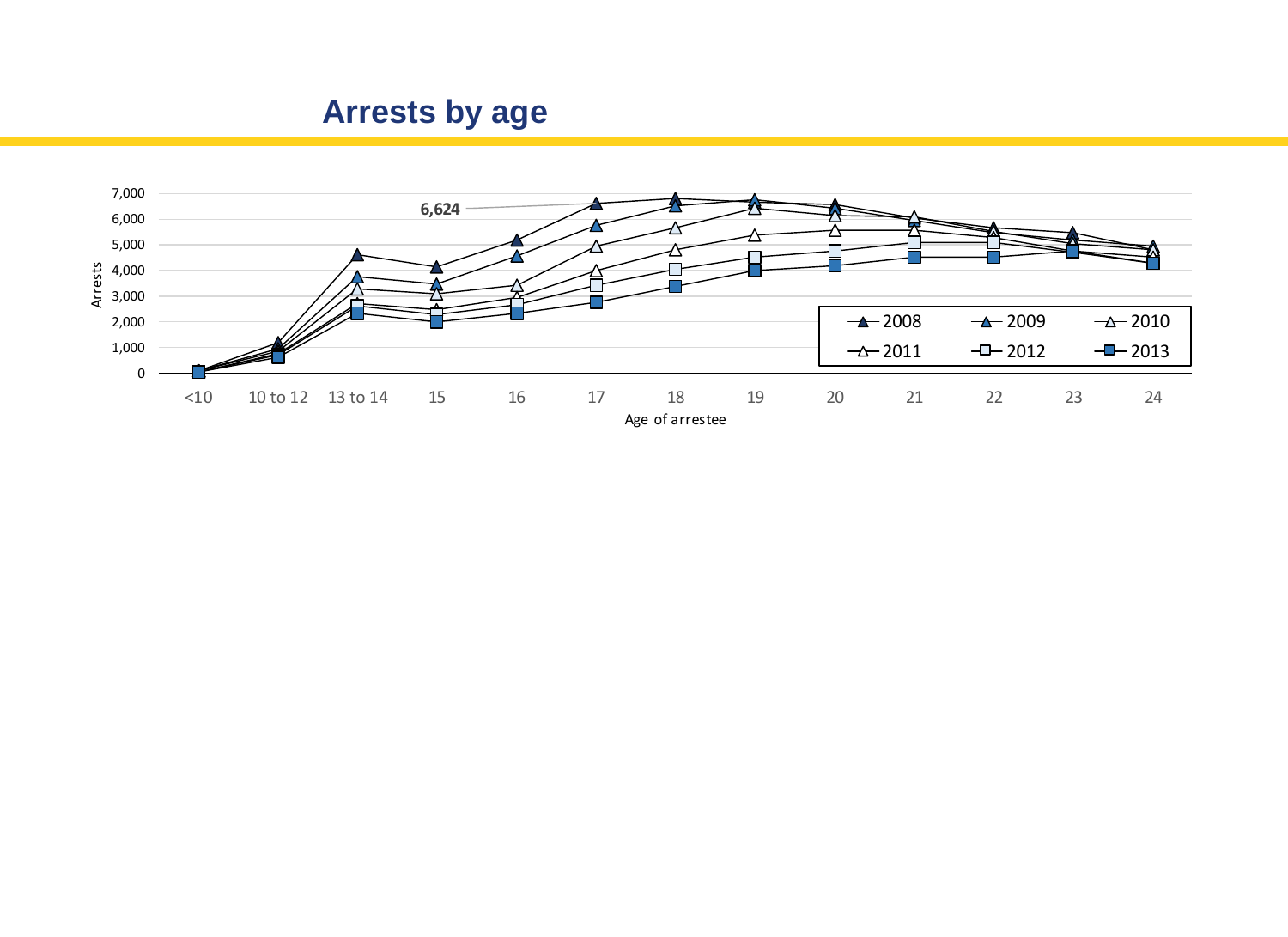

• **By 2014, the drop in arrests was edging towards older youth.**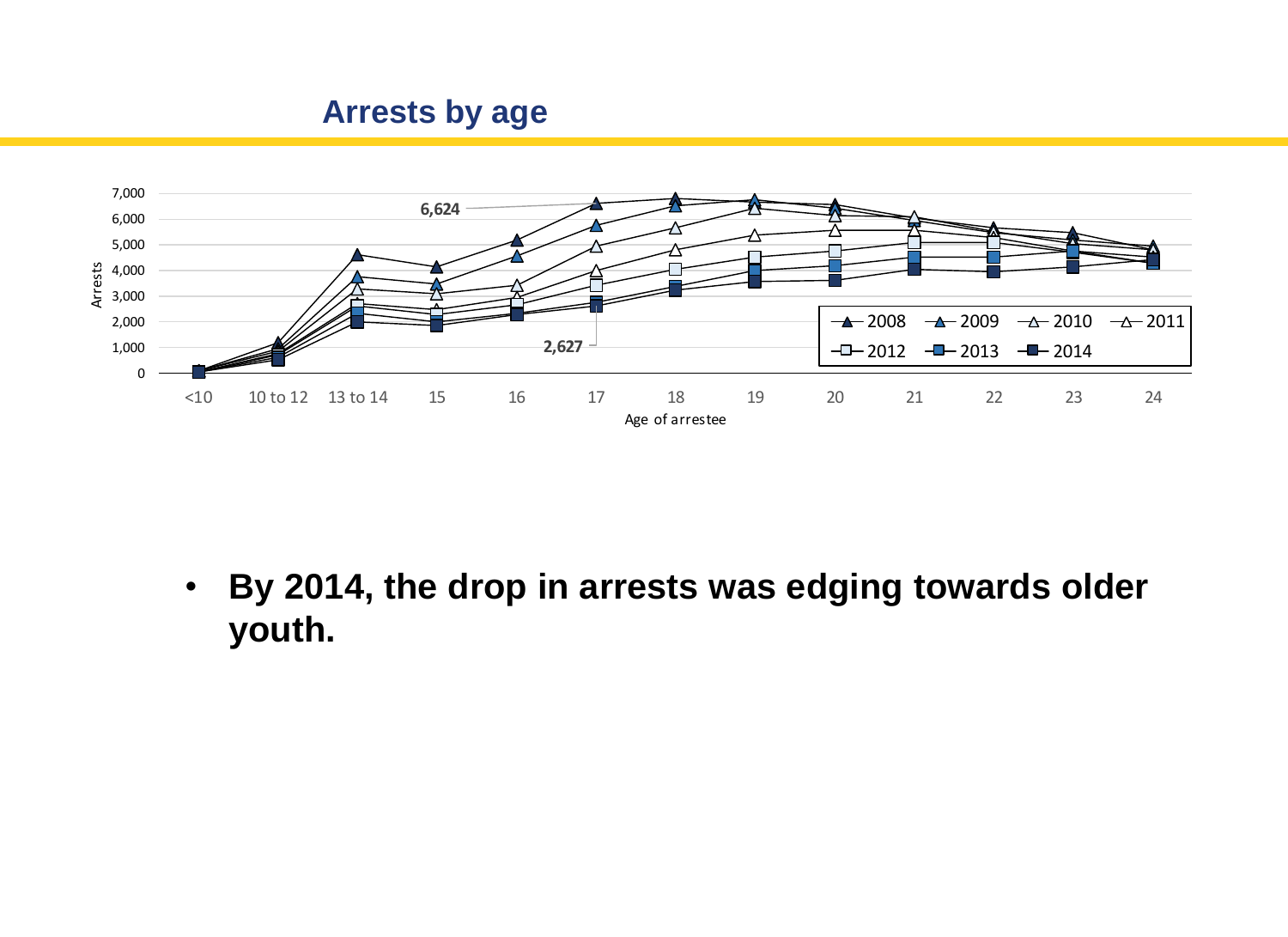

**Change in statewide arrests by age 2008 to 2014**

**Percent change in statewide arrests by age 2008 to 2014**

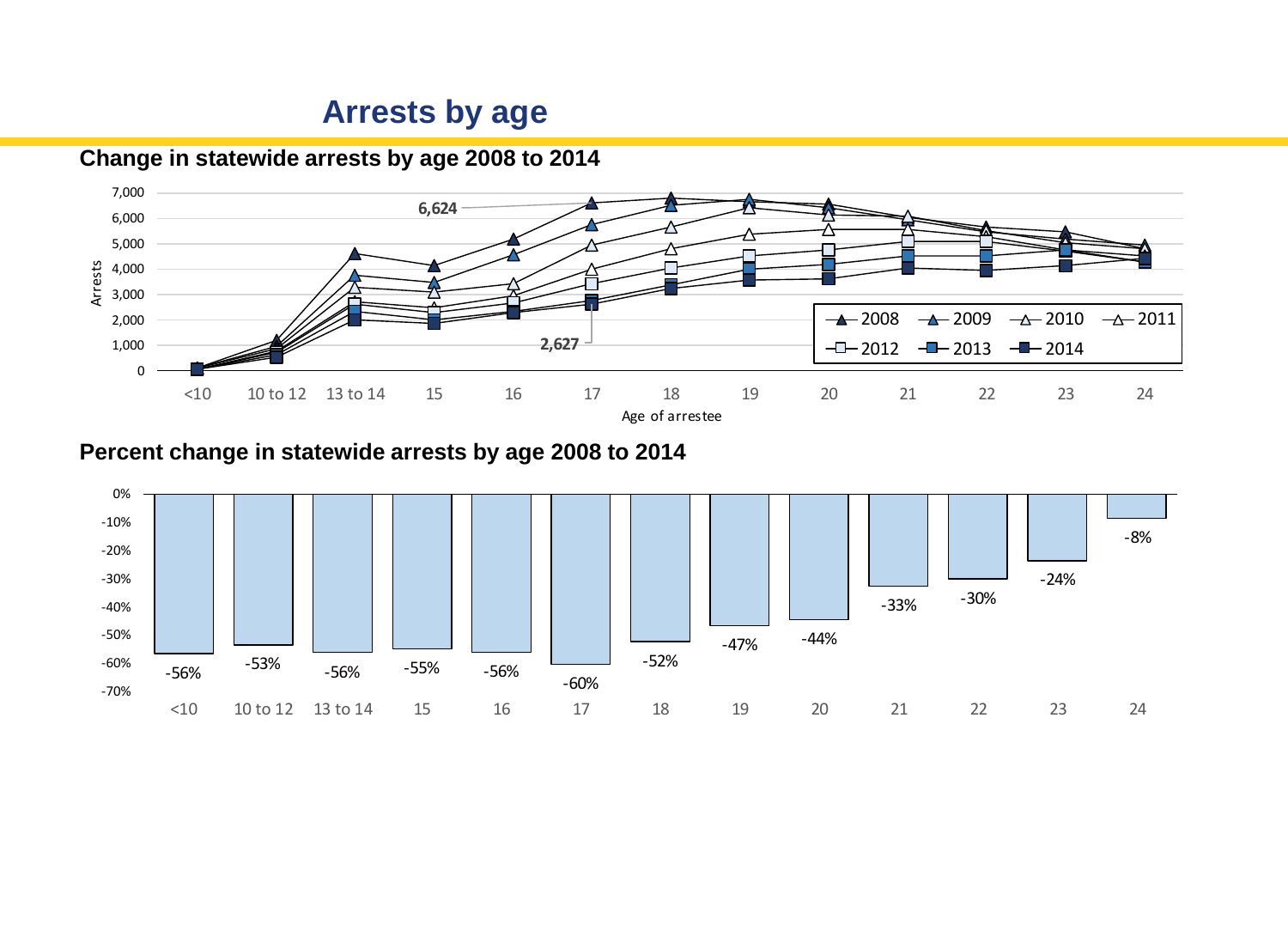# **Arrests by age, 15-19 through 65+**



# **We observed that arrests among younger, offender cohorts declined most. Older age cohorts, actually, grew.**

| $15-19$ 20-24 25-29 30-34 35-39 40-44 45-49 50-54 55-59 60-64 60+ |  |  |  |  |                                                                      |  |
|-------------------------------------------------------------------|--|--|--|--|----------------------------------------------------------------------|--|
|                                                                   |  |  |  |  | -54%   -29%   -11%   5%   -28%   -35%   -24%   10%   32%   34%   30% |  |

**.. and then we observed a spread among those aged 35 to 50. 15-19 20-24 25-29 30-34 35-39 40-44 45-49 50-54 55-59 60-64 60+**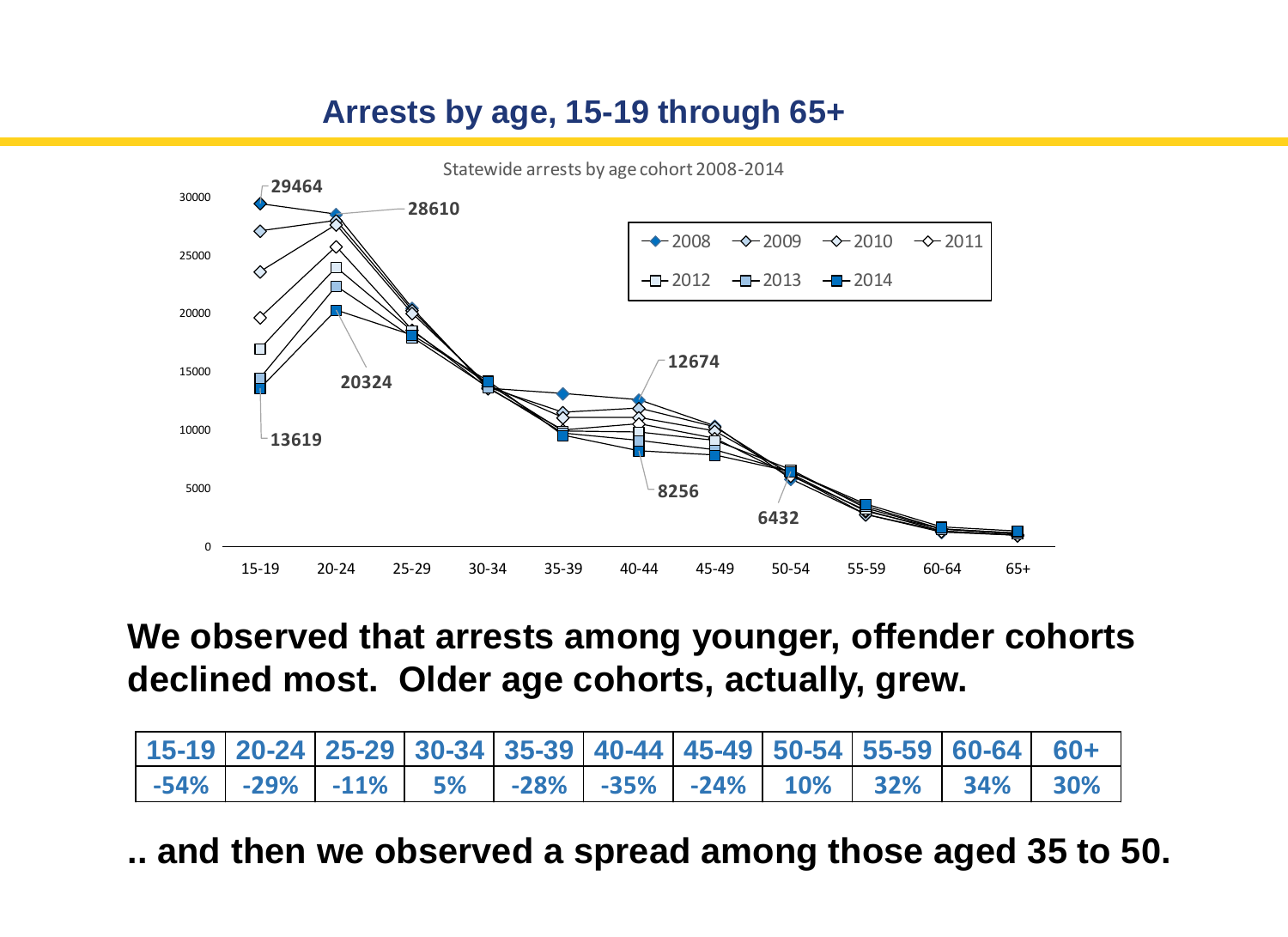## **Arrests by age, 15-19 through 65+**



**2010 Census data**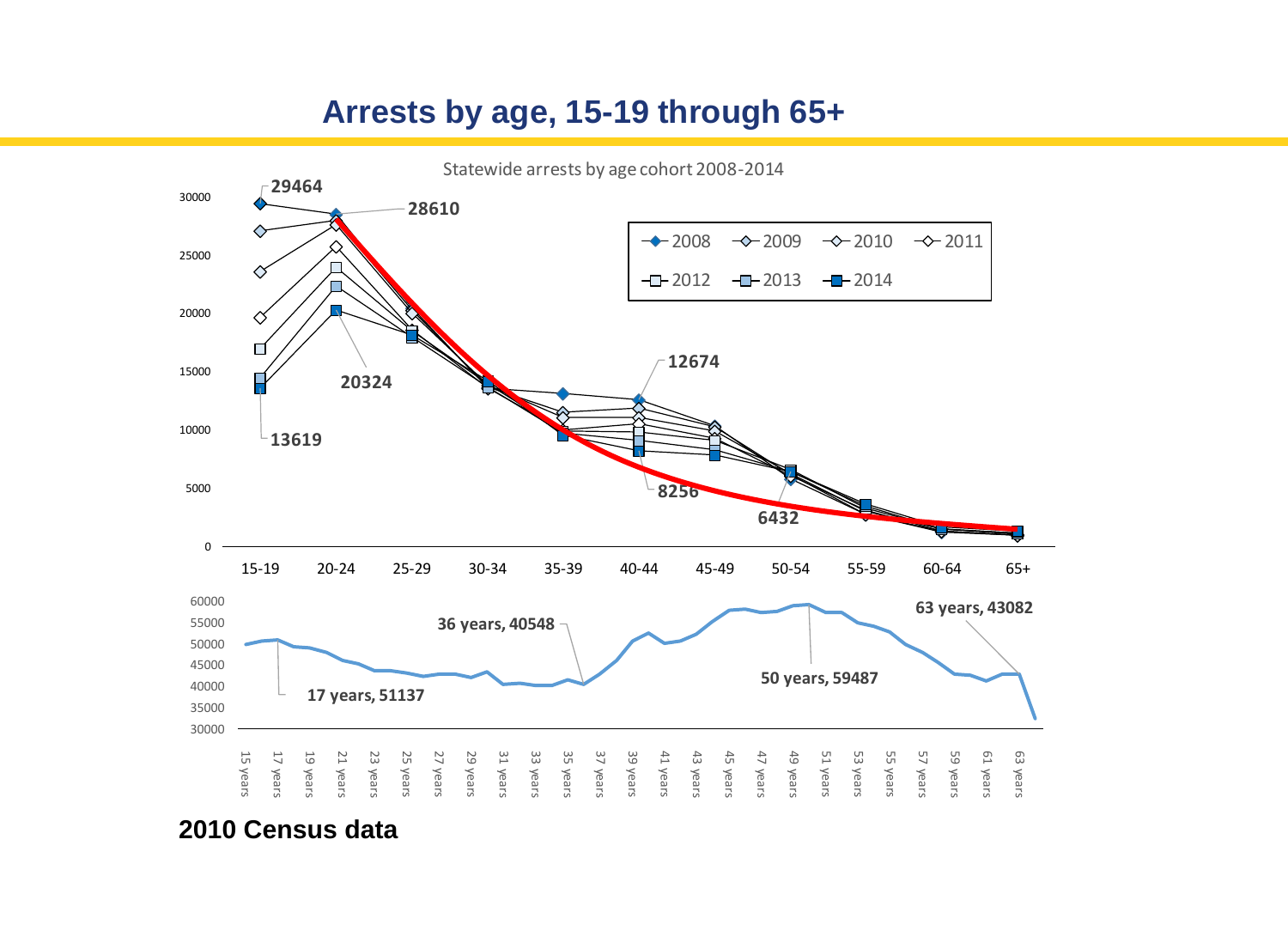# **CT DOC prisoners by age group**



|            |        |        |        |        |        |        |        | % change     |
|------------|--------|--------|--------|--------|--------|--------|--------|--------------|
| <b>AGE</b> | 2009   | 2010   | 2011   | 2012   | 2013   | 2014   | 2015   | 2009 to 2015 |
| $<$ 16     | 25     | 10     | 9      | 15     | 8      | 11     | 17     | $-32%$       |
| $16 - 17$  | 307    | 207    | 152    | 136    | 92     | 61     | 65     | $-79%$       |
| 18-21      | 2,067  | 1,952  | 1,732  | 1,510  | 1,391  | 1,167  | 1,011  | $-51%$       |
| 22-29      | 5,498  | 5,413  | 5,120  | 4,802  | 4,894  | 4,740  | 4,573  | $-17%$       |
| 30-39      | 5,446  | 5,235  | 4,937  | 4,750  | 4,927  | 4,981  | 4,929  | $-9%$        |
| $>40$      | 5,548  | 5,614  | 5,681  | 5,378  | 5,676  | 5,591  | 5,430  | $-2%$        |
| Total      | 18,891 | 18,431 | 17,631 | 16,591 | 16,988 | 16,551 | 16,025 | $-15%$       |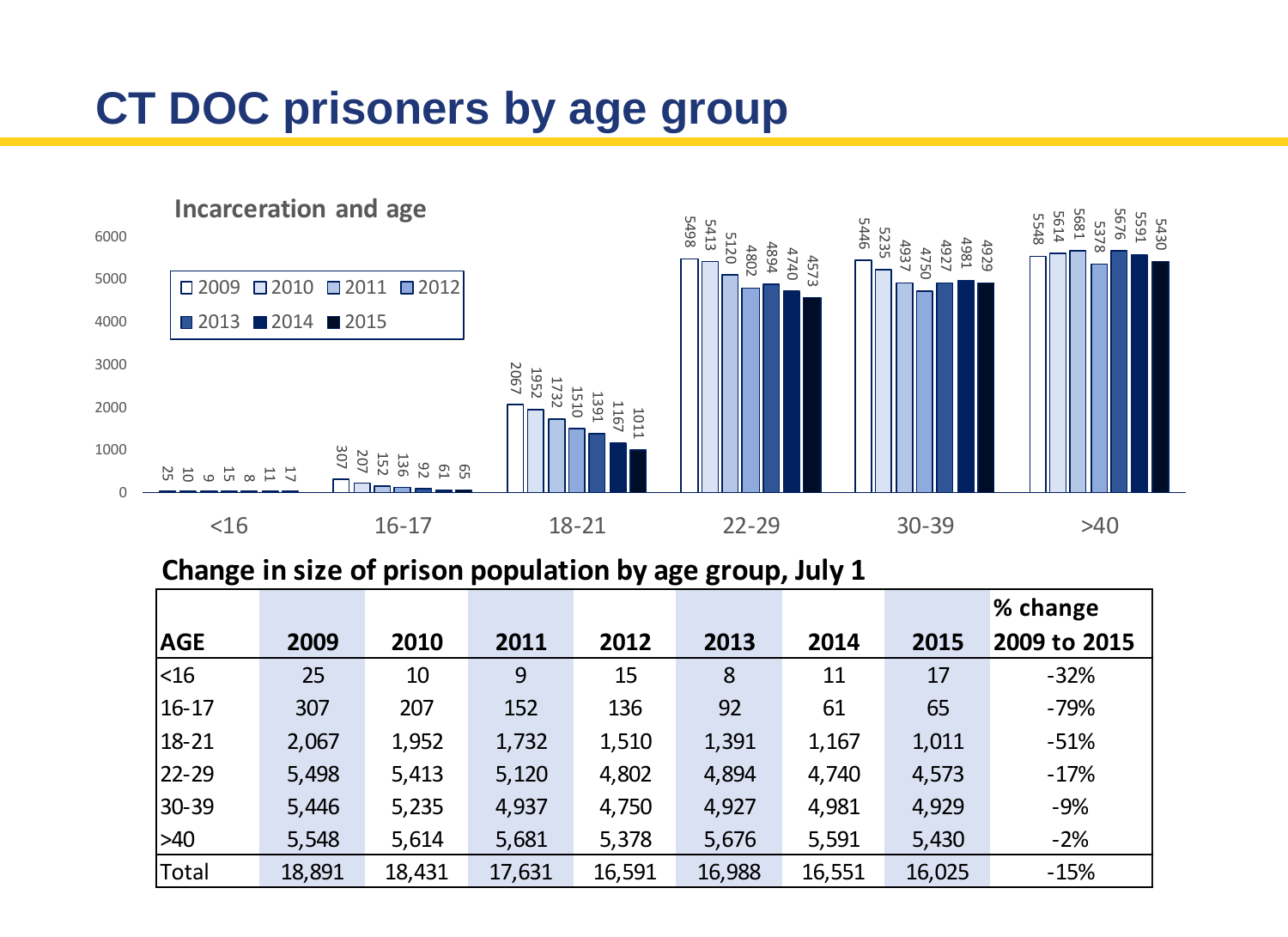## **CT DOC: Monthly pre-trial admissions and pre-trial population**



# **Discounting seasonal variations, the pre-trial, prison population and the number of persons admitted to prison on a pre-trial basis has been declining steadily since 2008.**

**Of persons admitted to prison in pre-trial status each month only about 25% are new to the prison system.**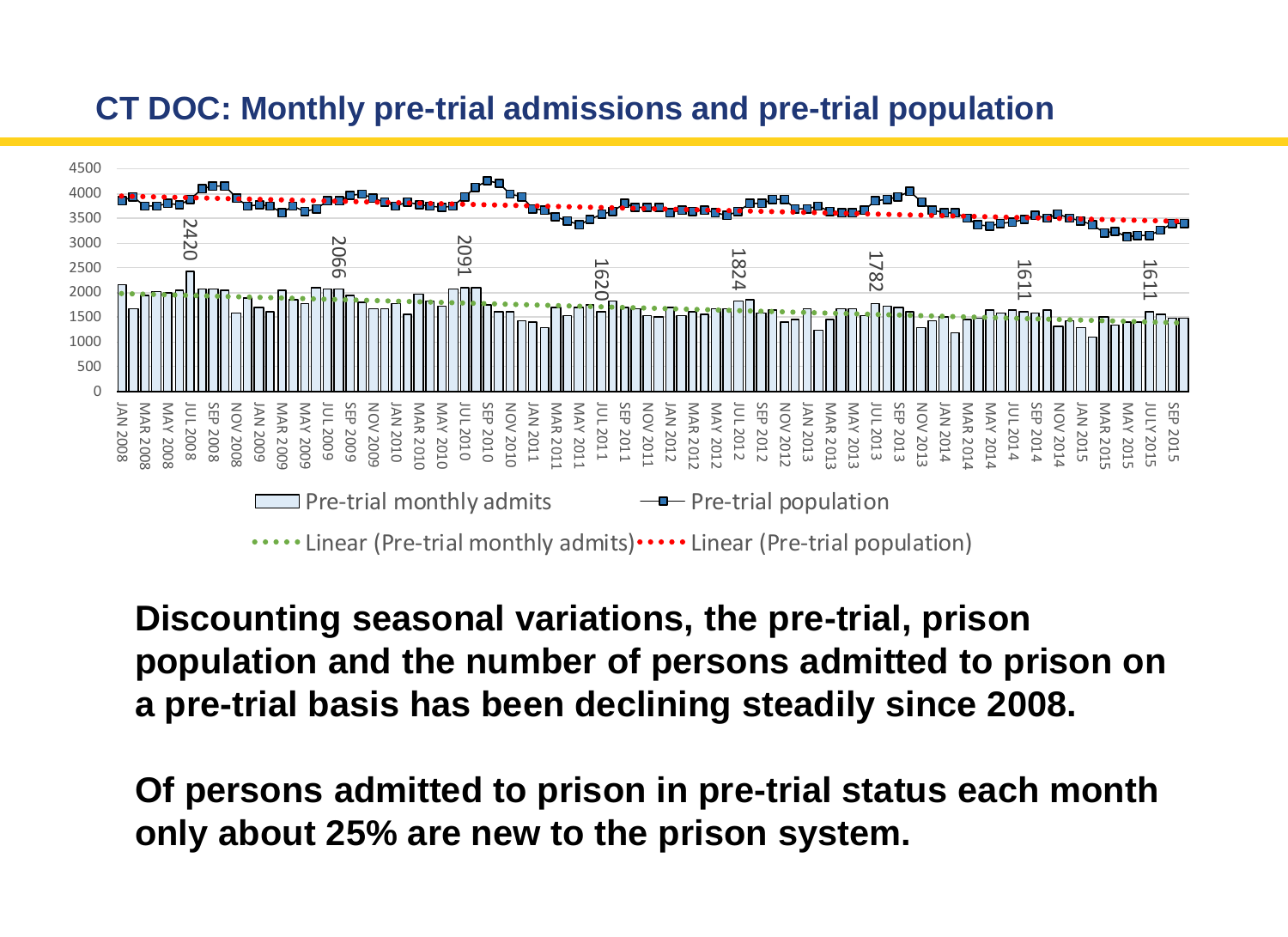#### **New persons admitted to the CT DOC on pre-trial status**



**Percent change in the number of new persons admitted to DOC on pre-trial status, 2008 to 2014:**

> **All persons: - 33% (6,546 to 4,370) Persons under 25: - 48% (3,480 to 1,825) Persons 25 and older: -17% (3,066 to 2,545)**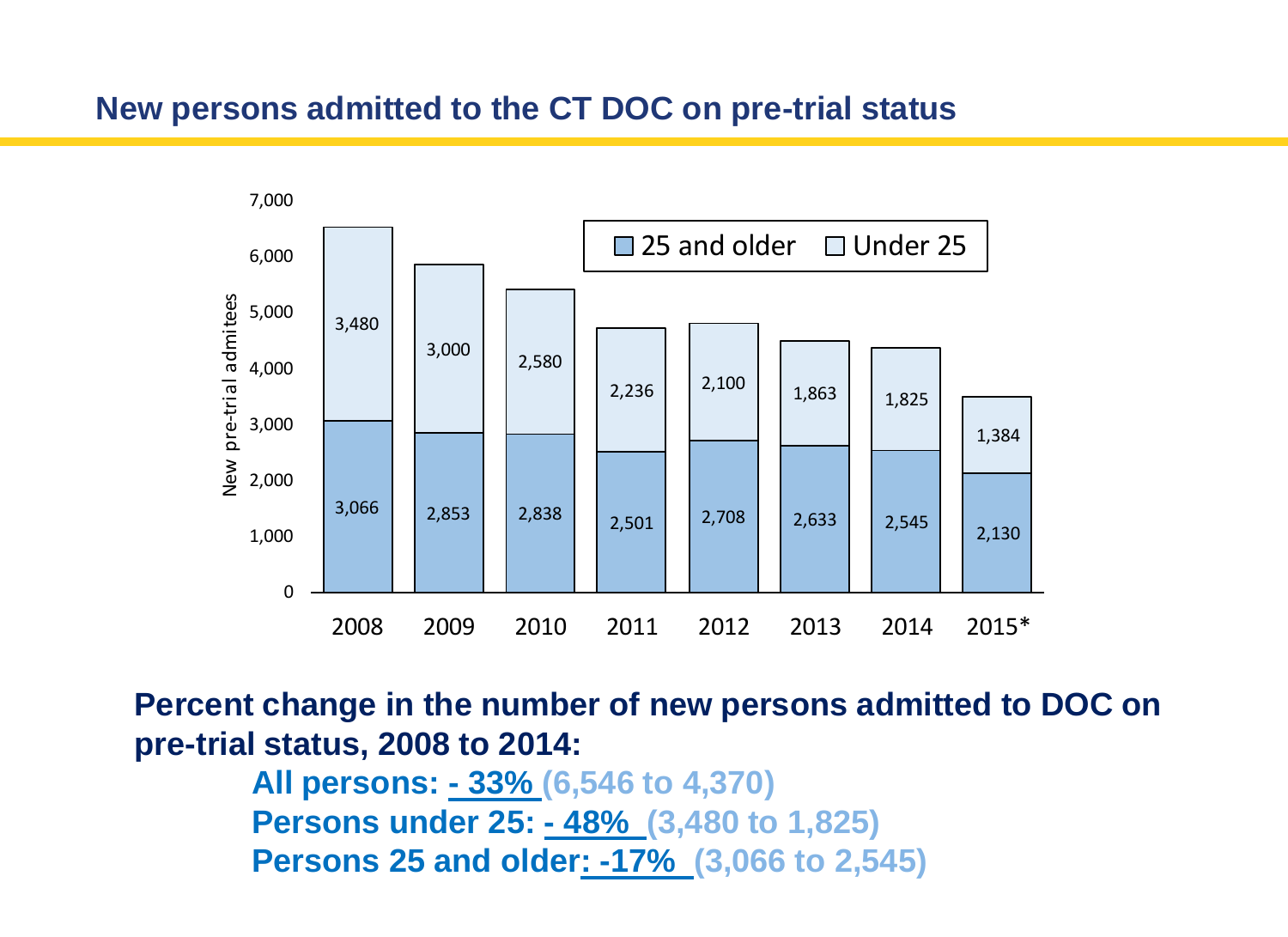## **New persons admitted to the CT DOC on pre-trial status by age at admit**